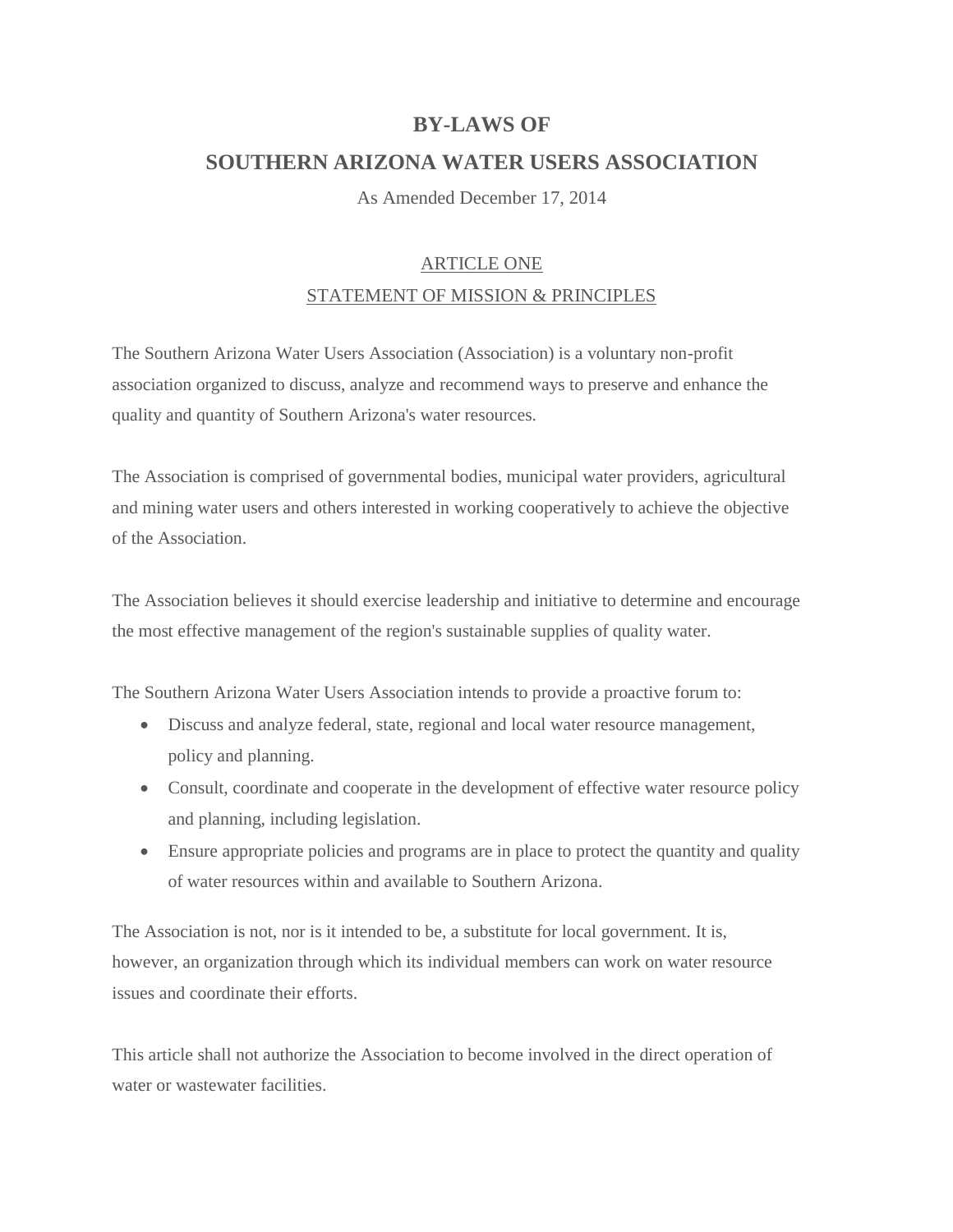Southern Arizona Water Users Association By-Laws Page 2 Amended December 17, 2014

# ARTICLE TWO

### MEMBERSHIP

### 2.1 Full Membership

A public governmental body or water provider shall be eligible to be a full member of the Association if it meets all of the following requirements:

- a. Is located within Southern Arizona.
- b. Pays an initial membership fee as determined by the Board of Directors.
- c. Pays annual dues as determined by the Board of Directors.
- d. Meets all reasonable conditions of membership as determined by the Board of Directors.
- e. Meets one of the following descriptions:
	- i. Is a large municipal water provider as designated by the Arizona Department of Water Resources or owns and operates a public-owned wastewater collection and treatment facility.
	- ii. Is an agricultural irrigation district or agricultural entity providing more than 5,000 acre feet of water annually?
	- iii. Is a mining, industrial, or institutional entity using more than 5,000 acre feet of water annually?

The Board of Directors may upon majority vote admit full membership to any and all such entity that meets the above requirements.

Upon the year of the dissolution or winding-up of the Association, its assets remaining after payment of, or provision for payment of, all debts and liabilities of the Association, shall be apportioned and distributed to the full members on the basis of dues paid to the Association..

Section 2.2 titled Associate Membership amended September 18, 2007 to delete all reference to Associate Members as recommended by the SAWUA Strategic Plan Committee.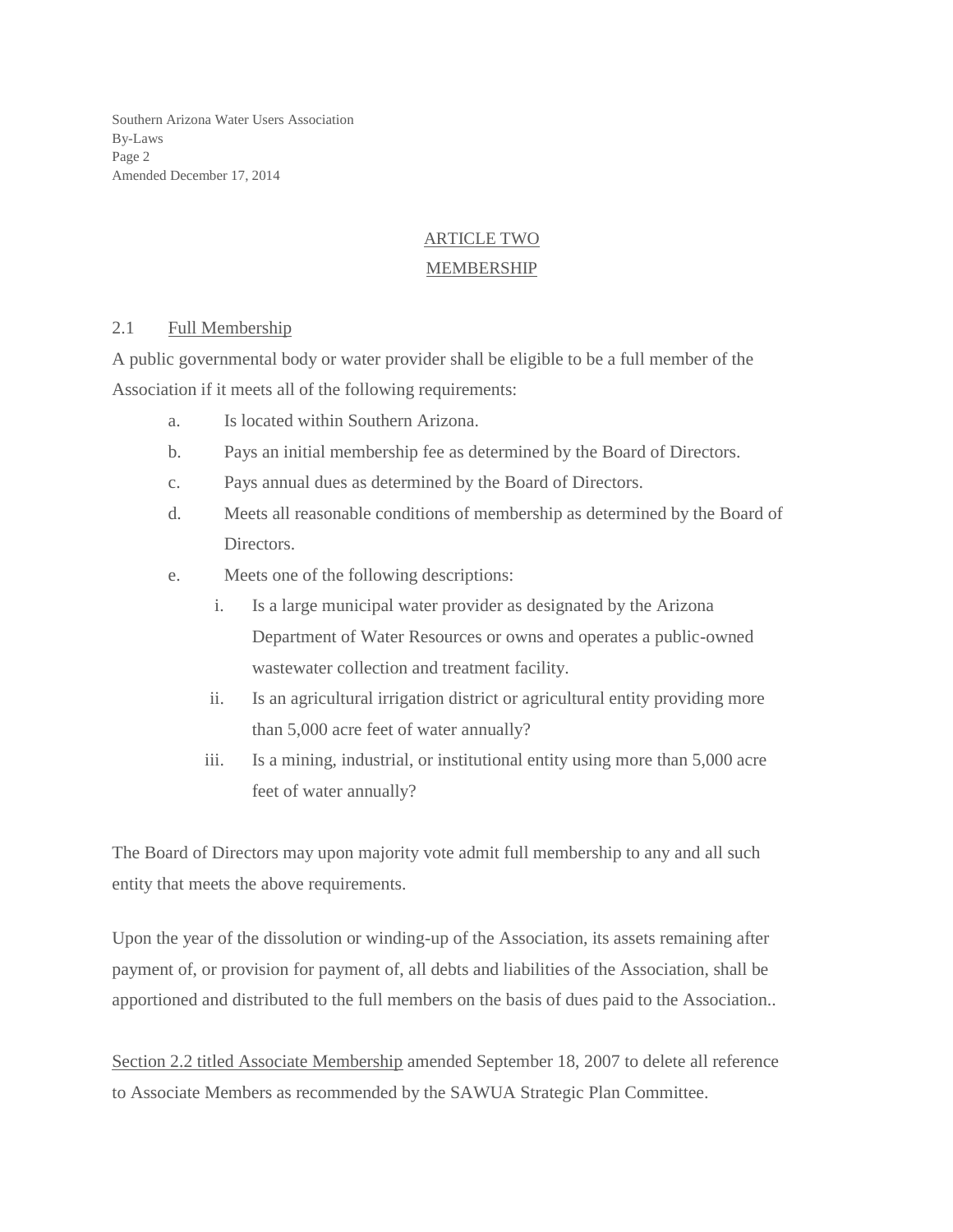Southern Arizona Water Users Association By-Laws Page 3 Amended December 17, 2014

#### 2.2 Transfer of Membership

Membership is not transferable or assignable, voluntarily or by operation of law. Any purported or attempted transfer, assignment or encumbrance shall be void and of no effect. as renumbered September 18, 2007.

### ARTICLE THREE

#### BOARD OF DIRECTORS

The Board of Directors shall be comprised of the chief administrator or designee of each Full Member entity. Each full member will have a director entitled to one vote per full member for all purposes.

The Board of Directors may take action on the following:

- a. The formulation of policy decisions and determination of policy matters for the Association.
- b. The approval and adoption of a budget for each fiscal year and an annual dues schedule.
- c. The initiation and/or request for studies to be undertaken either by interagency agreement, contract, or otherwise as they may deem appropriate.
- d. The appointment of such standing and special committees deemed necessary to achieve the purposes of the Association.
- e. The hiring of an executive director or acquiring of professional assistance for the Association.
- f. The establishment of assessment for special projects and other items not included in the budget for such fiscal year.
- g. Other items as deems appropriate.

Action of directors shall be by majority vote of directors present and voting on matters coming before the Association.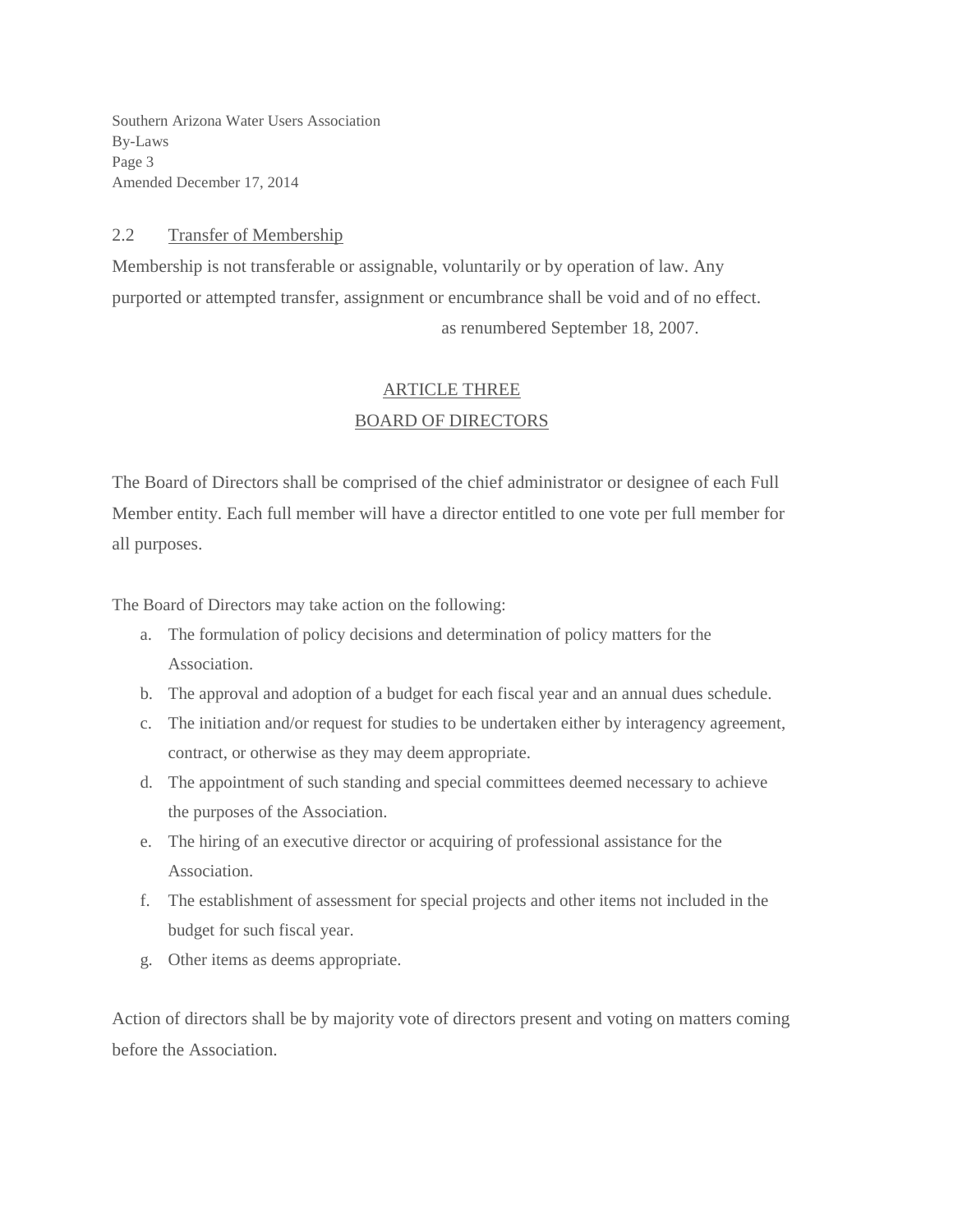Southern Arizona Water Users Association By-Laws Page 4 Amended December 17, 2014

# ARTICLE FOUR MEETING OF DIRECTORS

#### 4.1 Annual Meeting

The Association shall hold an annual full membership meeting each year, within or without the State of Arizona, of a place so designated by the Board of Directors. The annual meeting shall be held not later than May 31st each year, and on any date within such period the Board of Directors may direct. The annual meeting will also include a meeting of the Board of Directors, which will include the electing of officers.

#### 4.2 Meetings of the Board of Directors

Meetings of the Board of Directors shall be held quarterly, or as called by the President, or by request of one-third of the Board of Directors. They will only be open to the board members and his/her immediate representative. If a board member is unable to attend, a Proxy Authorization for Single SAWUA Monthly Meeting is to be sent with his/her designee. In cases where an officer of the Board is a non-voting individual from a Full Member entity, that individual shall serve as the Proxy in the absence of the voting board member.

as amended December 17, 2014 re attendance

### 4.3 Notice of Meeting

Notice of any meeting shall be delivered at least five days previous thereto by written notice delivered personally, by mail or by any other commercially acceptable means of business communication including, but not limited to, overnight mail, electronic mail, telex or telecopier to each director at his or her address. If mailed, such notice shall be deemed to be delivered two business days after deposit in the United States mail, so addressed, by certified delivery with postage prepaid.

The business to be transacted at, and the purpose of, any annual, quarterly or special meeting of the Board of Directors shall be specified in the notice or waiver of notice of such meeting.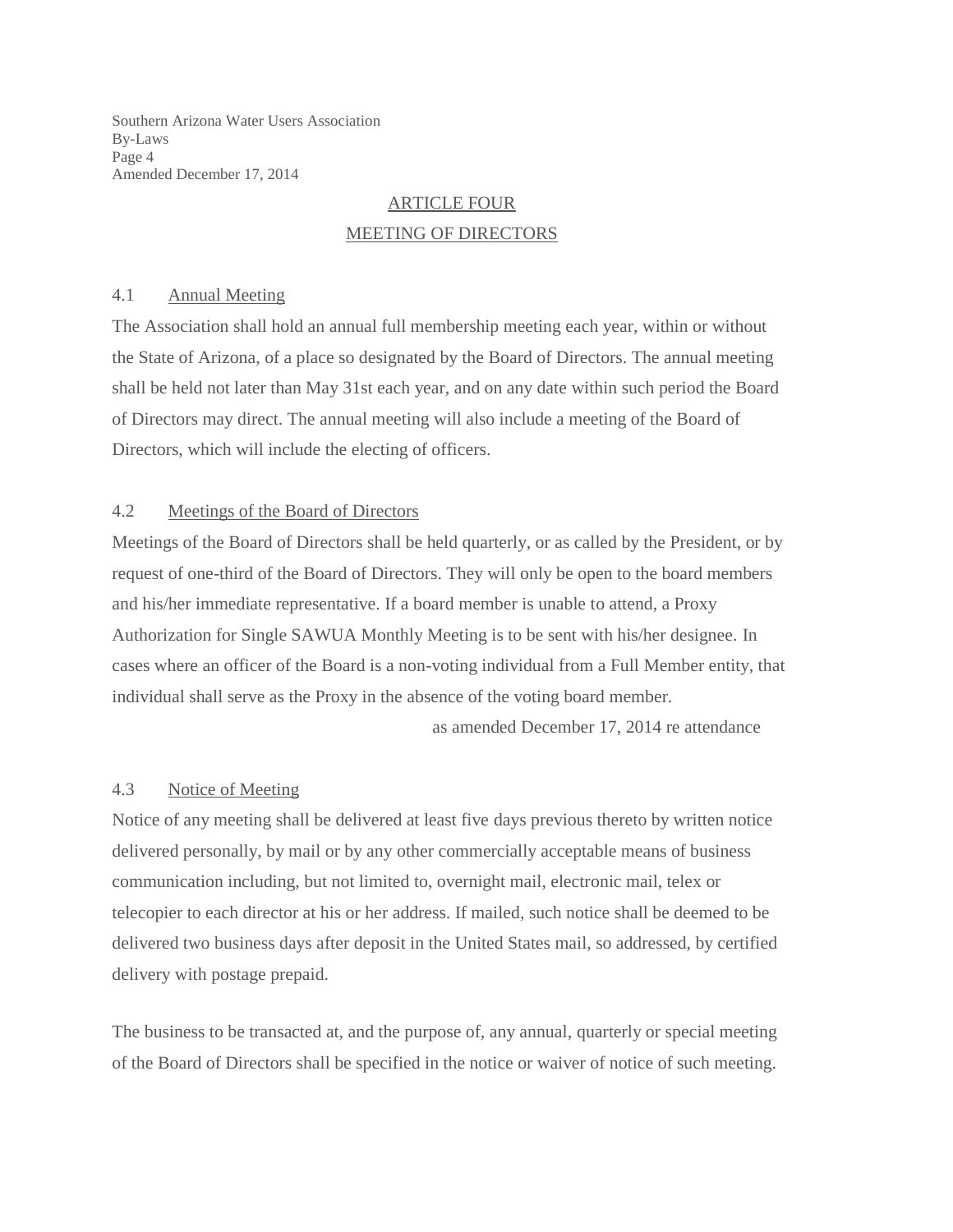Southern Arizona Water Users Association By-Laws Page 5 Amended December 17, 2014

#### 4.4 Quorum

A majority of the number of directors shall constitute a quorum for the transaction of any meeting of the Board of Directors, but if less than such number is present at a meeting, the majority of the directors present may adjourn the meeting from time to time without further notice.

#### 4.5 Manner of Acting

The act of the majority of the directors present at a meeting at which a quorum is present shall be the act of the Board of Directors, unless the act of a greater number is required by law, the Articles of Incorporation, or as otherwise provided in these Bylaws.

Action, decisions, and/or policies of the Association as set by a majority vote of the directors voting on matters coming before the Board at a meeting. Each director is entitled to one vote on all matters coming before any meeting of the Board of Directors.

#### 4.6 Action Without a Meeting

Any action required or permitted to be taken by the Board of Directors at a meeting may be taken without a meeting if all directors entitled to vote consent thereto in writing specifically setting forth such action taken. Such consent shall have the same effect as a unanimous vote.

# ARTICLE FIVE

### **OFFICERS**

Once a year, the directors of the Board shall elect from the Board's membership the following officers of the Board, President, Vice-President, Secretary, and Treasurer and such other officers as may be deemed necessary.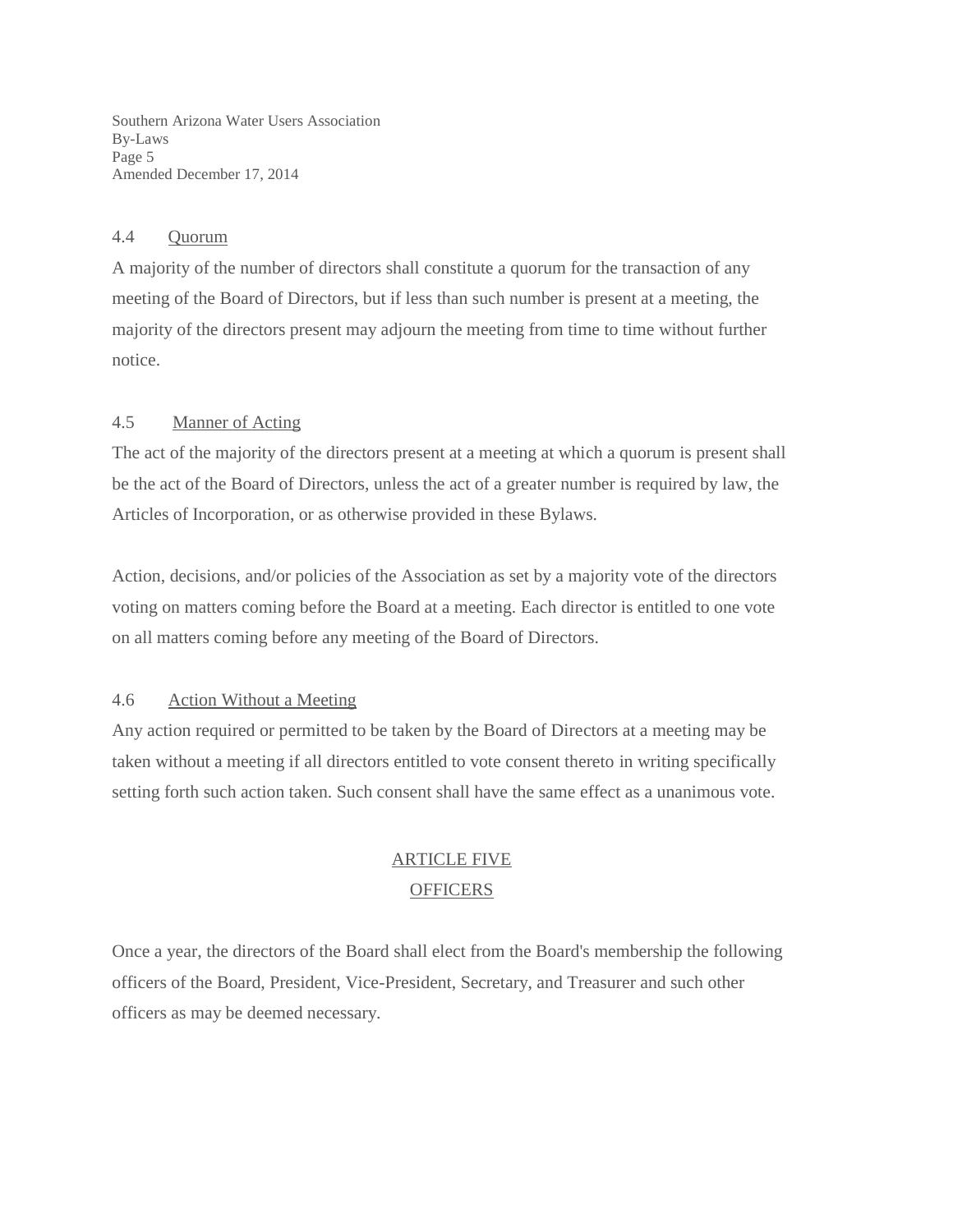Southern Arizona Water Users Association By-Laws Page 6 Amended December 17, 2014

The President shall be the chief executive of the Association and shall exercise general supervision over its affairs. The President shall sign, on behalf of the Association, all documents requiring the signature of the Association and shall do and perform all other acts and things which the Board may require of the President. The President shall serve without compensation.

The Board may select an officer from a Full Member entity who is not the designated Board member. In that circumstance, the officer would not be entitled to a vote since the vote would remain with the Board member of that Member entity. The officer would carry forth all other duties noted above.

as amended December 17, 2014 regarding officers

In the absence of the President, or in the President's inability to act or serve, the Vice-President shall have the powers of the President. The Vice-President shall perform such further duties as the Board of Directors may delegate the Vice-President. The Vice-President shall serve without compensation.

The Secretary shall maintain the minutes of the Association and such books as these By-Laws or resolutions of the Board of Directors. The Secretary shall perform such other services as the Board of Directors may require of the Secretary and shall serve without compensation.

The Treasurer shall have the custody and control of the funds of the Association, subject to the acts of the Board of Directors, and shall report the State of the finance of the Association, at least every other meeting of the members and at any special meeting of the members when requested by the President to do so. The Treasurer shall perform such other services as the Board of Directors may require of the Treasurer and shall serve without compensation.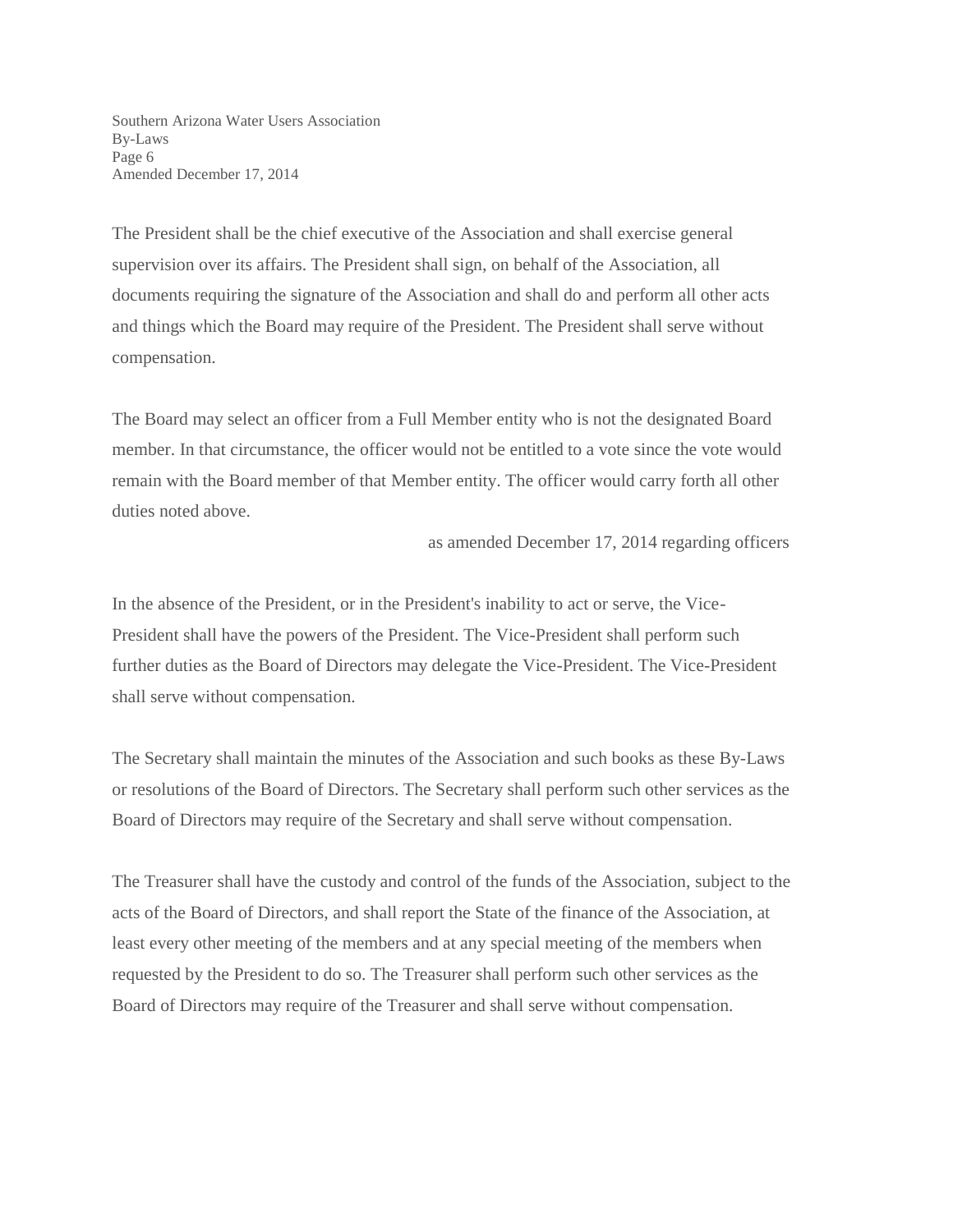Southern Arizona Water Users Association By-Laws Page 7 Amended December 17, 2014

The Board of Directors may require the administrative services of an Executive Director or other professional assistance who shall perform such services and be eligible to receive such compensation for services as the Board of Directors may allow. The Executive Director shall not be a member of the Association's Board of Directors.

## ARTICLE SIX STANDING & SPECIAL COMMITTEES

Standing and Special Committees may be established by the Board of Directors based upon the recognized need. Any committee shall be composed of no less than three full members of the Association. The Board of Directors shall authorize and define the powers and duties of all committees of the Board. The Board of Directors shall designate a chair of any committee. The Board of Directors, in its discretion, may appoint any individual it deems qualified to serve on a Standing or Special Committee.

as amended September 18, 2007 to delete reference to associate members

# ARTICLE SEVEN WITHDRAWAL

Any member may, at any time, withdraw from the Association, provided that written notification thereof is forwarded to the President and the said withdrawal shall be effective upon receipt by the President. Voluntary withdrawal does not operate to affect a waiver of obligations previously incurred by such withdrawing member during membership, which includes no refund of dues paid. The withdrawing member forfeits all interest in the property of the Association, its membership is terminated, and its right to share in any distribution of property upon dissolution is lost.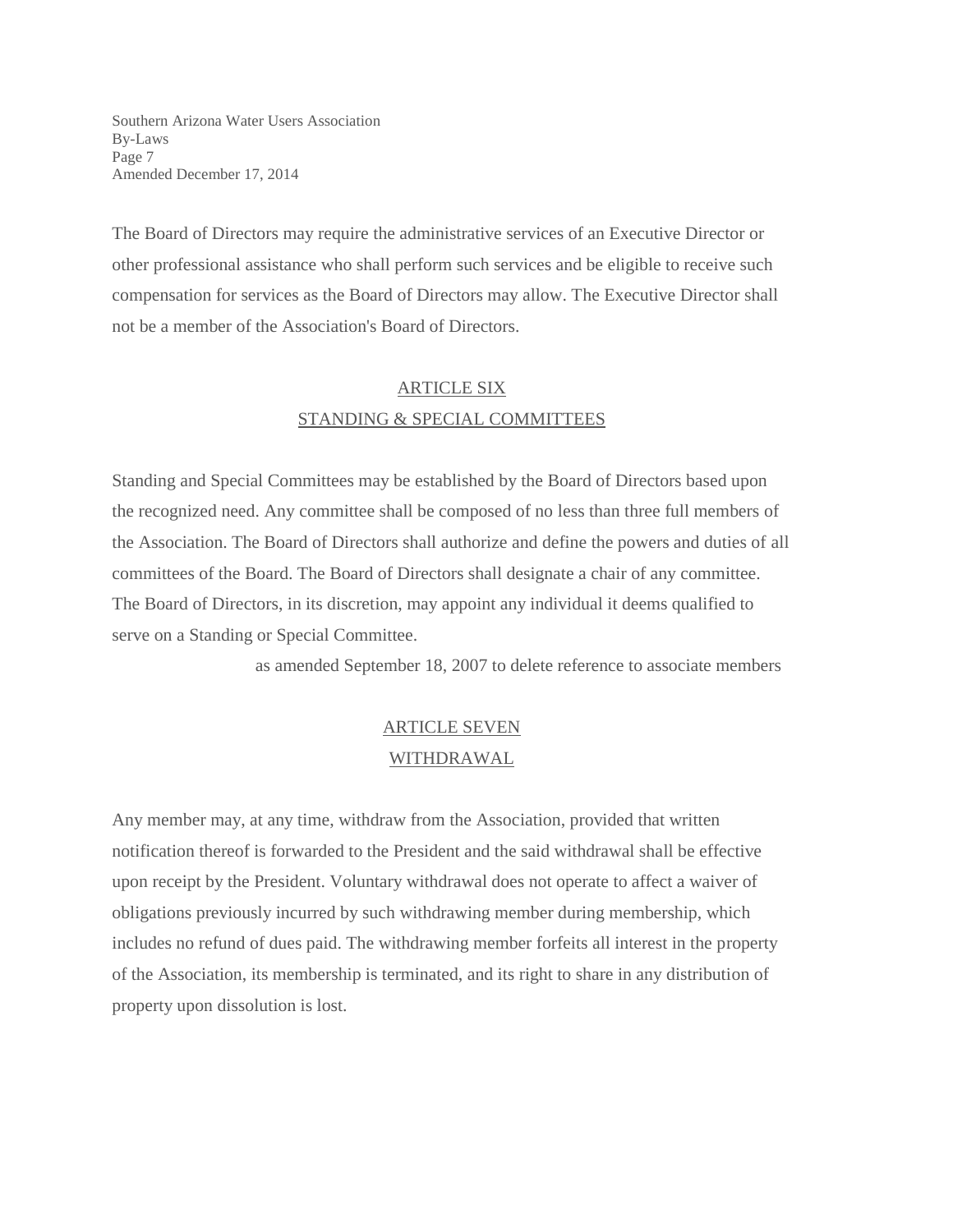Southern Arizona Water Users Association By-Laws Page 8 Amended December 17, 2014

## ARTICLE EIGHT ADMINISTRATION OF AGREEMENTS

The Board of Directors may authorize the Association to enter into agreements with members and others to provide technical support, administrative services, policy guidance and all ancillary support services necessary to implement intergovernmental agreements between such members or others. In the performance of such agreements, the Board of Directors may act for the Association, may direct the Executive Director to perform duties under the agreement and create standing or special committees to carry out the Association's responsibilities.

# ARTICLE NINE CORPORATE SEAL

The corporate seal shall be as prescribed by law.

# ARTICLE TEN AMENDMENTS

The By-Laws of the corporation may be amended, repealed, or enlarged by the affirmative vote of a majority of the Board of Directors at a properly noticed meeting.

# ARTICLE ELEVEN

### **CONFLICTS**

If a member intends to take a position or an action on a matter that conflicts with the position or action the Association has taken or been authorized to take on that matter, the member shall give the other members and the Executive Director of the Association as much advance notice of the proposed position or action as is reasonably possible under the circumstances. The mere